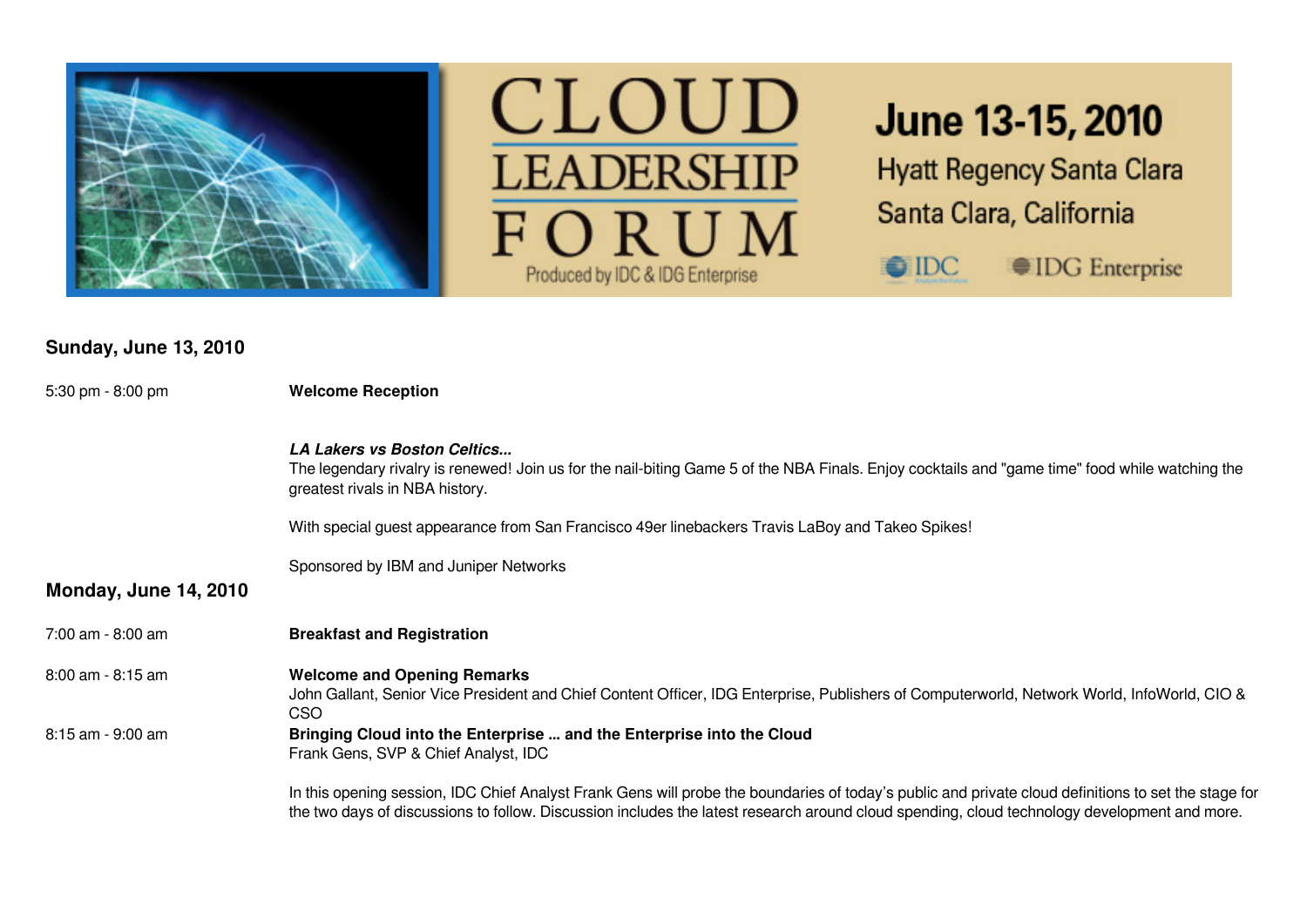

| $9:00$ am - $9:45$ am | Portfolio Strategies: Decision Frameworks for Acquiring and Moving to Cloud-based Services<br>Brian Boruff, Global Vice President, Emerging Technologies & Strategic Growth Markets, CSC<br>James Harris, Managing Director, Cloud Computing, Accenture                 |  |  |  |
|-----------------------|-------------------------------------------------------------------------------------------------------------------------------------------------------------------------------------------------------------------------------------------------------------------------|--|--|--|
|                       | Capt. Nicholas V. Buck, Served as Director, Ground Mission Framework and Services Program, National Reconnaissance Office, US Navy                                                                                                                                      |  |  |  |
|                       | The top question for IT strategists today is, how do I choose what to move to the cloud, and then how do I do it? This session will explore the<br>latest criteria and decision factors for creating your cloud strategy, from cost to performance to migration issues. |  |  |  |
| $9:45$ am - 10:15 am  | <b>Networking Break</b>                                                                                                                                                                                                                                                 |  |  |  |
| 10:15 am - 10:45 am   | Change in the Air: The Economics of Cloud<br>Tim O'Brien, Senior Director, Platform Strategy Group, Microsoft Corp.                                                                                                                                                     |  |  |  |
|                       | The shift toward cloud services is reaching across application development, deplovment and delivery, and impacts virtually every aspect of ho                                                                                                                           |  |  |  |

The shift toward cloud services is reaching across application development, deployment and delivery, and impacts virtually every aspect of how people and businesses use technology. Hear how Microsoft envisions the cloud through its underlying economics, and how this has informed the company's strategy amidst this industry shift.



10:55 am - 11:40 am **Roundtable Sessions: Setting the Cloud Agenda**

Each session will bring together industry leaders and senior IT executives to probe a critical cloud issue, outlining challenges to adoption and hashing out the work that needs to be done. Moderated by leading IDC analysts and IDG journalists, these sessions will include:

**Security & Compliance:** Assessing and managing risk with your cloud deployments Moderated by: Laura Dubois, Vivian Tero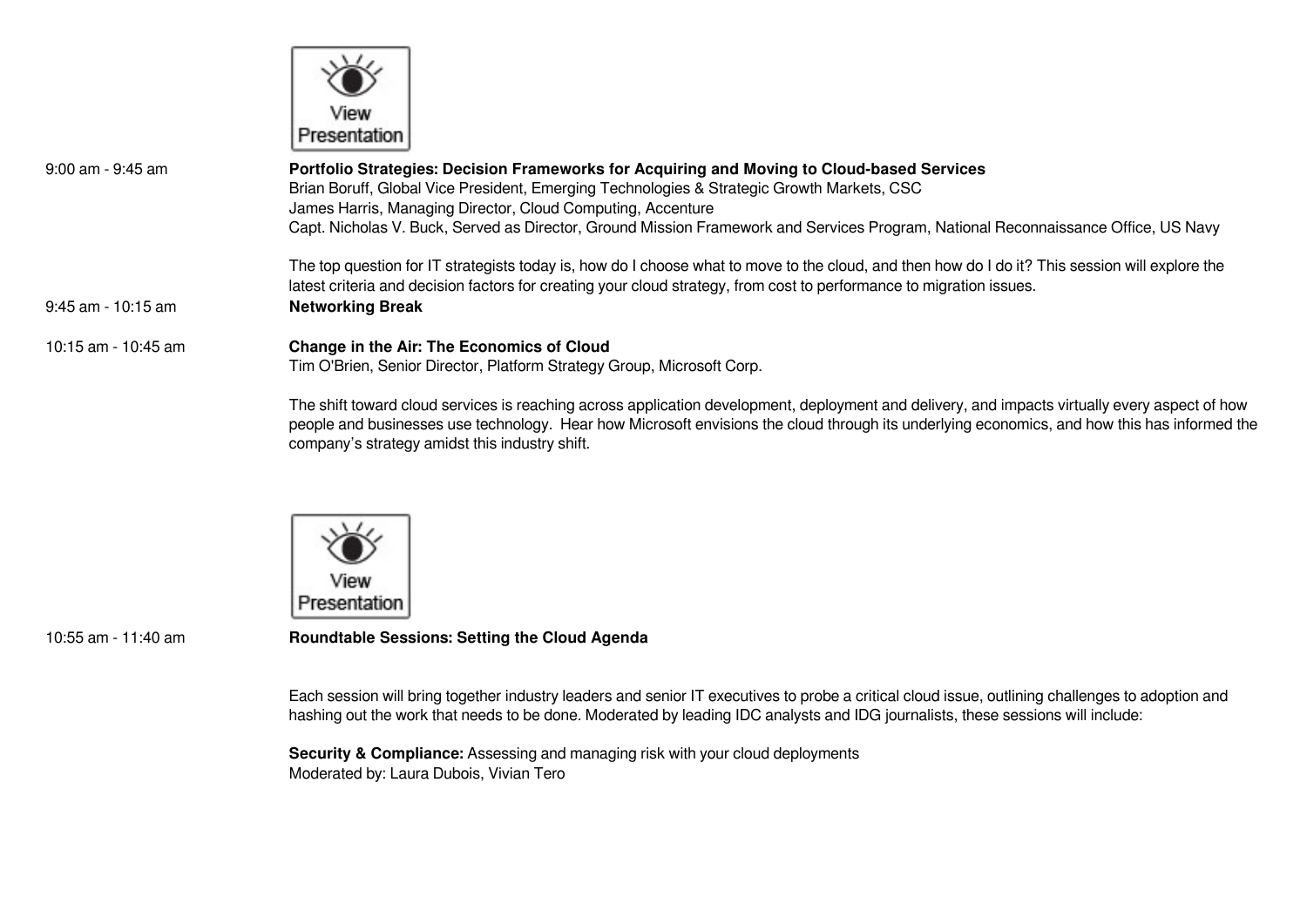

**Interoperability, integration and management:** How do you avoid ending up with multiple clouds that don't speak to one another, and provide a high performance environment across services obtained from different providers? Moderated by: Rick Villars, John Gallant



**Application development for the cloud:** Methodologies, workloads and other considerations for engineering and integrating cloud-based applications

Moderated by: Robert Mahowald, Steve Hendrick

**Cloud strategies for global organizations:** Challenges and considerations of using the cloud when your data centers, offices and end users are all over the globe Moderated by: Melanie Posey, Anne McCrory



#### 11:50 am - 12:20 pm **Breakout Sessions: Business Technology Briefings**

Sessions and case studies geared to help CIOs understand the technologies and software services available today and how they can deliver benefits to the organization's strategic positioning, cost efficiencies or operational excellence.

11:50 am - 12:20 pm **A Business Process Path to the Implementing Cloud Services: Cloud** Brian Boruff, Global Vice President, **World Implementations** Emerging Technologies & Strategic Domnick Parretta, Managing Growth Markets, CSC **Lessons Learned from Real** Partner, Valorem Consulting Group,

**Taking Your Application Delivery Strategy to the Cloud** Willie M. Tejada, Vice President of Application and Site Acceleration, Akamai Technologies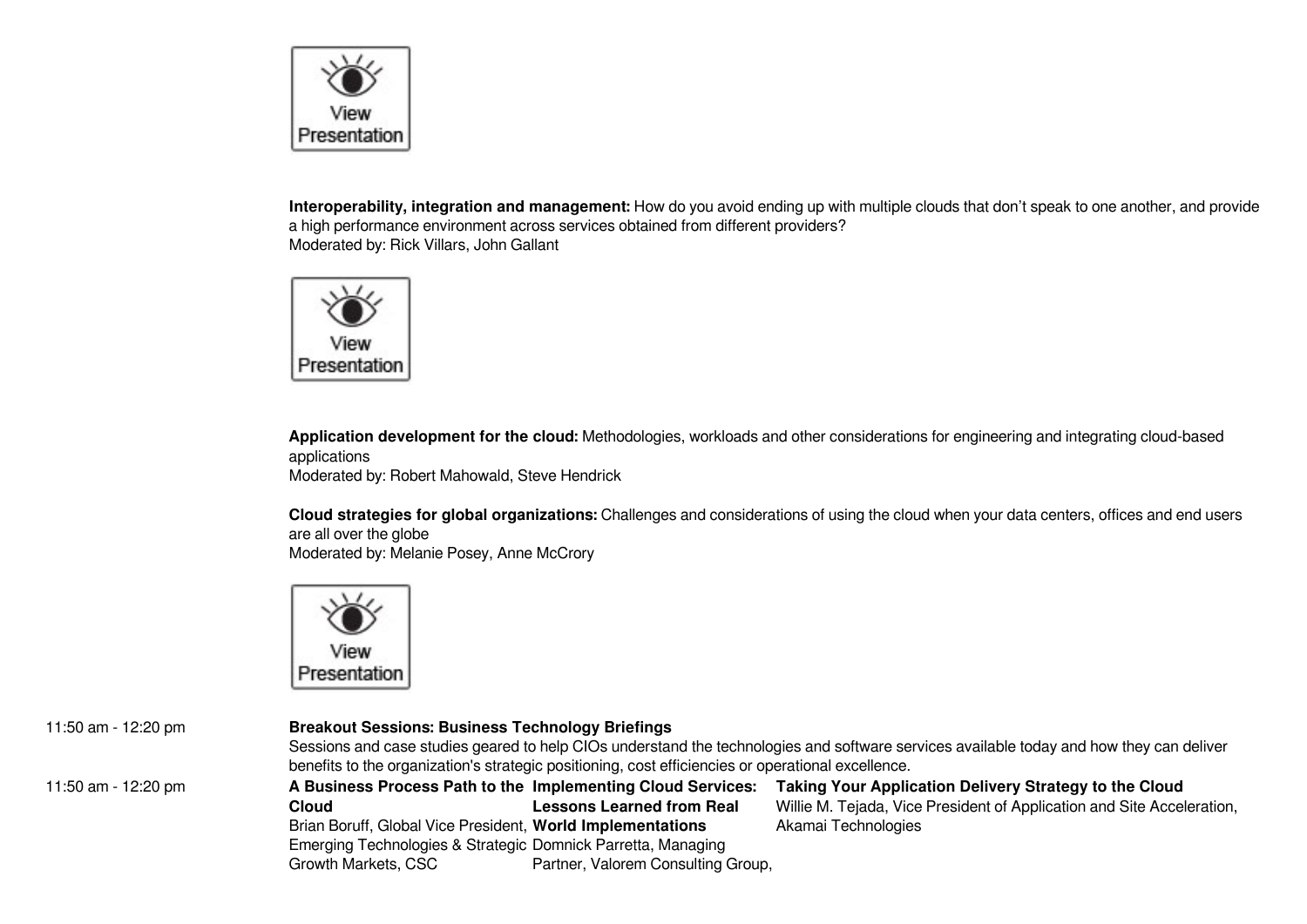The cloud has crossed the

threshold from a point of debate to a Cloud services offer a major mandate to remain competitive. Clearly, there is not enough space, improve productivity, but the energy or compute power to address the escalating IT needs of this session about the practical the business. Through trusted,orchestrated cloud services, Parretta, Managing Partner with organizations can manage off- and Valorem Consulting, will use case costs, provide transparency and enable collaboration effectively across public and private networks. choosing the cloud, which The challenge lies in how and where to fully exploit cloud to yield the greatest return and capture maximum business advantage. How do you identify the ideal business process workloads to move to the cloud? What about security and compliance requirements? This session will explore how organizations should start from a business process perspective in order to best capitalize on immediate and longer term cloud opportunities.

opportunity to reduce costs and benefits of the cloud, Domnick and Azure implementations to show why some organizations are workloads are offering the most benefit, and some of the common challenges they've encountered.

on-premise data, lower operational study examples of Microsoft BPOS platforms? Get answers to these questions and more in this session. benefits don't come without risks. In challenges like application performance, scale, availability and security? In an effort to improve agility and lower costs, more and more of today's IT and business executives are evaluating cloud-based technologies to leverage the Internet's global access and reach. Yet despite the cloud's promise, very little is known about how cloud strategies impact a company's critical enterprise applications. How do technologies dependent on the Internet and the cloud deal with mission-critical With customers, partners and employees distributed over vast geographies, how can cloud-based solutions deliver timely, reliable service from their source? And what strategies and tactics are companies using to optimize their Internet-dependent computing

Presentation

12:30 pm - 1:45 pm **Lunch Discussion Tables**

#### **Challenges and Opportunities for a Cloud-based Application Delivery Strategy**

Join us for an interactive discussion on best practices and pitfalls of leveraging the public cloud to delivering mission-critical applications — and how to optimize performance, availability, scalability, and security.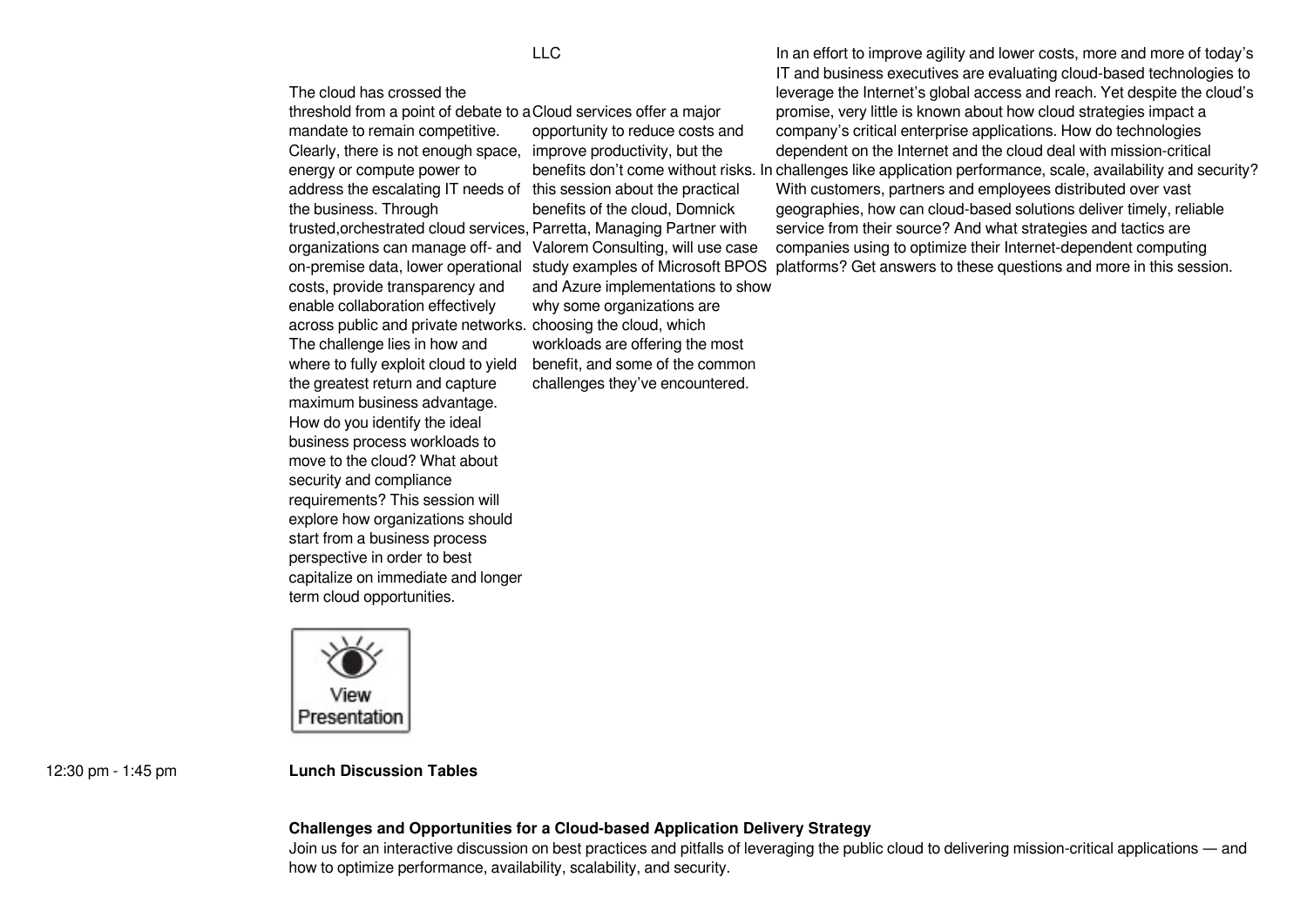### *Hosted by Akamai*

|                   | Is the Cloud Transformative or For Efficiency -- or Both?<br>How are other companies developing a strategy to fully realize the benefits of cloud computing? Are they choosing the cloud as a transformative<br>measure for the business, or step-wise to improve IT efficiency and business agility? Attend our table discussion to find out how others perceive<br>and find value with the cloud.<br>Hosted by <b>PwC</b>                                                                                                  |
|-------------------|------------------------------------------------------------------------------------------------------------------------------------------------------------------------------------------------------------------------------------------------------------------------------------------------------------------------------------------------------------------------------------------------------------------------------------------------------------------------------------------------------------------------------|
|                   | Realizing the Network Advantage in the Cloud<br>Join us for a discussion of cloud service delivery enabled by combining virtualized datacenter and network resources. We'll explore Cisco's<br>approach to interconnecting public and private clouds and the need for multi-directional cloud centric networking capabilities.<br>Hosted by Cisco                                                                                                                                                                            |
| 1:45 pm - 2:30 pm | <b>CIO Panel: The Private Cloud</b><br>John Gallant, Senior Vice President and Chief Content Officer, IDG Enterprise, Publishers of Computerworld, Network World, InfoWorld, CIO &<br>CSO<br>Thor Geir Ramleth, SVP & CIO, Bechtel Group, Inc.<br>James Rinaldi, CIO, NASA Jet Propulsion Laboratory                                                                                                                                                                                                                         |
| 2:30 pm - 3:00 pm | Though less visible and potentially less hyped, the private cloud is the computing model that some pundits predict will have a larger impact on IT,<br>as organizations deploy shared services using virtualization and other technologies. Hear how CIOs at leading organizations are integrating<br>private clouds into their operations and the challenges they face in deploying and delivering services this way.<br><b>Everything as a Service</b><br>Joe Crawford, Executive Director, IT Solutions, Verizon Business |
|                   | With the consumerization of both IT and business, the landscape is fundamentally changing as many types of cloud are considered by<br>businesses to increase agility, control costs and transform the organization. Verizon will speak to our unique view of the cloud as a global service                                                                                                                                                                                                                                   |

provider, how we see the cloud evolving to an "Everything as a Service" model, and how it is fundamentally changing the customer conversation on a daily basis. The benefits will be tangible and will fundamentally transform how enterprises of all sizes around the globe access information, share content and communicate.



| 3:10 pm - 3:40 pm | <b>Breakout Sessions: Business Technology Briefings</b>                                                                                   |                                                                                                    |                                                                      |  |
|-------------------|-------------------------------------------------------------------------------------------------------------------------------------------|----------------------------------------------------------------------------------------------------|----------------------------------------------------------------------|--|
|                   | Sessions and case studies geared to help CIOs understand the technologies and software services available today, and how they can deliver |                                                                                                    |                                                                      |  |
|                   |                                                                                                                                           | benefits to the organization's strategic positioning, cost efficiencies or operational excellence. |                                                                      |  |
| 3:10 pm - 3:40 pm | <b>Creating a Sound Datacenter</b>                                                                                                        | <b>Cloud Computing: A</b>                                                                          | Meeting the Challenge of Integrating Multiple Cloud Capabilities     |  |
|                   | and Network Platform for Cloud Transformational Force                                                                                     |                                                                                                    | Ricardo Santos, Product and Offering Lead, Infrastructure, Accenture |  |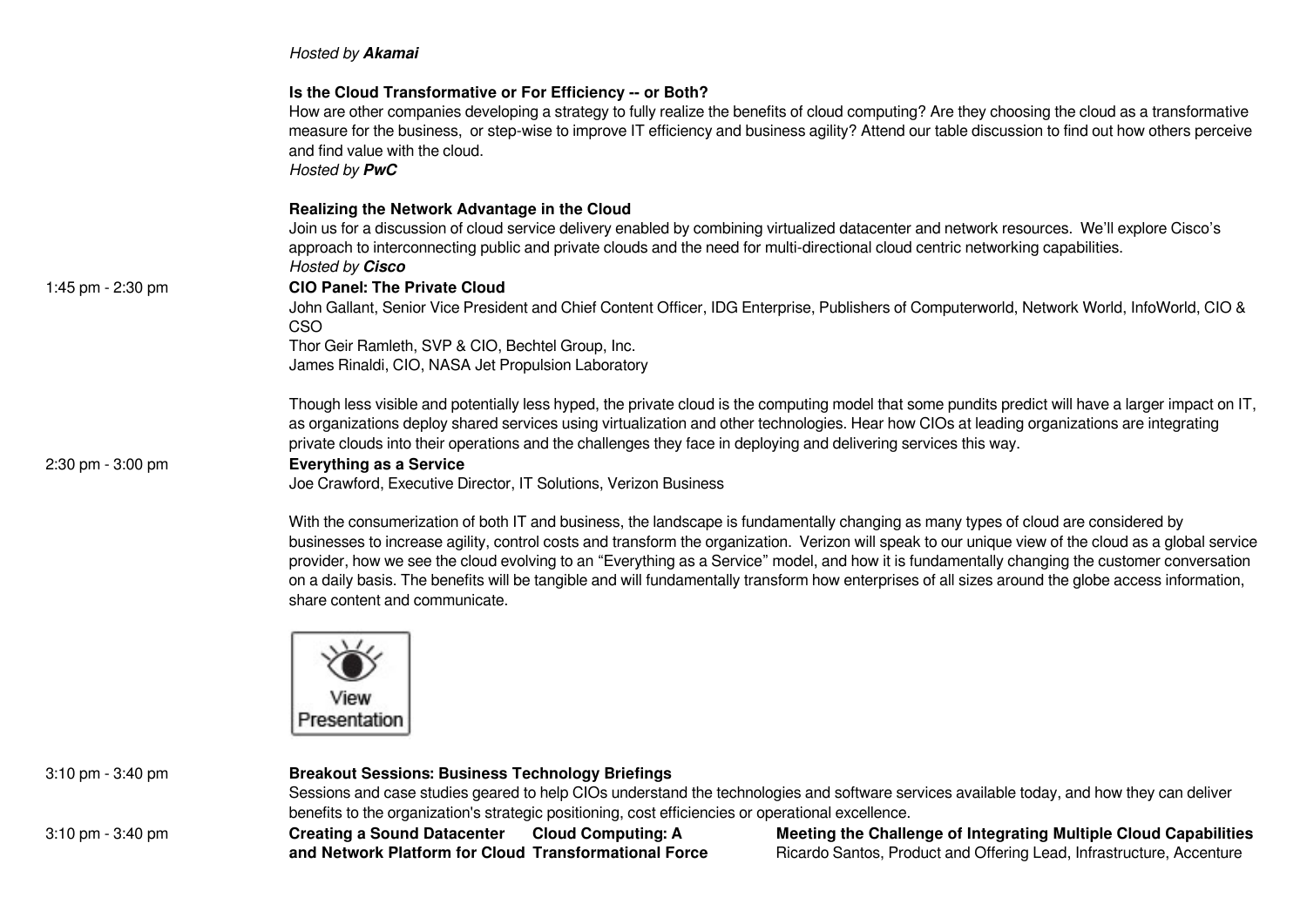| elivery |  |  |
|---------|--|--|
|         |  |  |

## Dr. Willy Chiu, Vice President, IBM

Simon Aspinall, Senior Director, SP Cloud Labs & HiPODS, IBM Data Center and Mobility Solutions, Software Group Cisco Systems

Cloud computing challenges traditional thinking about the delivery of services from a datacenter. For example, when you experiences working with leading combine geographically dispersed datacenters with workload portability and an "as a service" model, you can experience multidirectional traffic prone to unpredictable spikes. This calls for a "cloud aware" infrastructure that can dynamically adapt to these changing demands and facilitate optimal placement of workload within the cloud. In this session, we'll discuss how creating a secure virtualized infrastructure that combines the capabilities of the datacenter and network is essential to delivering a trusted end-to-end cloud offering. 3:40 pm - 4:10 pm **Networking Break**

industry, cloud computing has Willy Chiu will share some of his as they adopt cloud computing to



As organizations began exploring the use of cloud computing through small pilots and software-as-a-service implementations, integration was not a major concern. However, the very ease with which an IT professional can tap into cloud-based servers—literally just by providing

As one of the hottest topics in the IT a credit card number—means that companies are likely to experience changed the way we work and live. profound are potential issues for management of the business edge clients from around the world for making sure the IT and business functionality operates effectively transform the way they do business. and manages the knowledge of what is being provisioned by whom, and challenges to control, governance and cost management. Even more processes or functions being supported by cloud services, which will be provided by a number of cloud companies. Who now has responsibility from an end-to-end service management perspective? Who compiles

> what data resides where, with what security access? Through client case studies, Accenture will explore the issues of achieving seamless integration of services—inside and outside the traditional firewall.



#### 4:10 pm - 5:00 pm **CIO Keynote: I'm All In: Committing Completely to the Cloud**

Ken Harris, CIO & SVP, Shaklee Corp.

For most organizations, the cloud conversation centers on how to most effectively weave cloud capabilities into existing infrastructures and applications. But for a rare few companies, the choice has been to move all in – to make a full commitment to cloud. In this special presentation, learn why one CIO has decided to break away from legacy and bet everything on the next generation of computing and applications. What business considerations drove the move? What's being left behind? How are risks being mitigated? After hearing this story, you may wonder whether you're being too cautious in embracing the cloud change.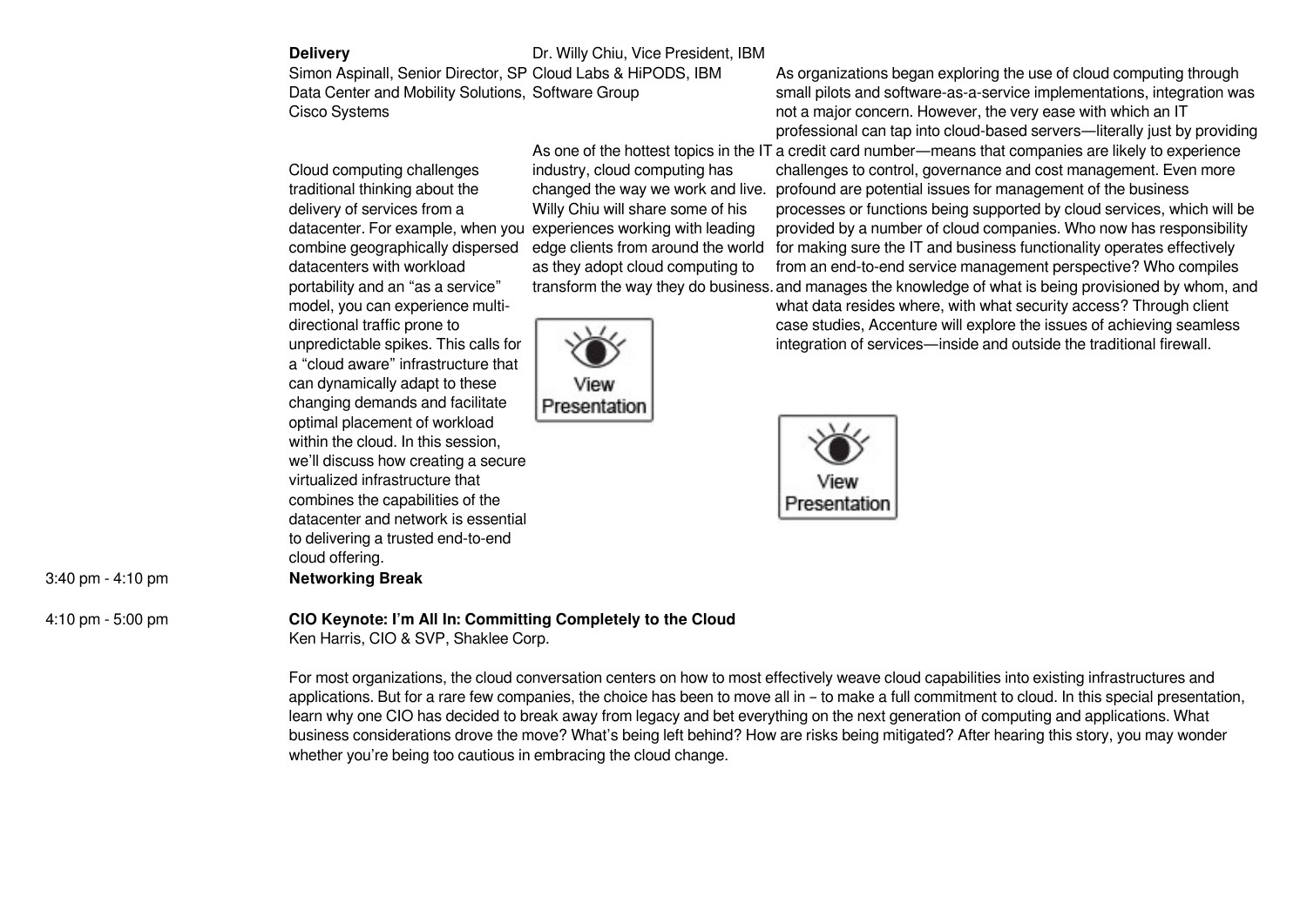

5:00 pm - 6:30 pm **Welcome to Wine Country Networking Reception**

# **Tuesday, June 15, 2010**

- 7:30 am 8:30 am **Breakfast and Registration**
- 8:30 am 8:45 am **Welcome and Opening Remarks**

# 8:45 am - 9:15 am **Extending Your Business Into the Cloud**

John Rizzi, Vice President of Product Management and Strategy, Tickets.com

Tickets.com isn't just considering how the cloud can augment its infrastructure - the company is becoming a cloud provider itself! By extending its rich ticket service capabilities into the cloud and creating an ecosystem for enhancement by a world of developers, Tickets.com is not only enriching its services and deepening customer ties, but attempting to move its business faster than traditional competitors. This eye-opening case study shows that the cloud isn't just about a new style of computing, but a whole new way to do business.



9:15 am - 9:45 am **Future of the Data Center** David Yen, Executive Vice President and General Manager, Fabric and Switching Technologies , Juniper Networks

Today's data centers stand at the epicenter of powerful technological and economic trends. Cloud computing, together with processing, storage, security and software technologies that make it possible, are straining the capabilities of legacy data center networks. Just as other areas of the data center have evolved to meet the demands of an Internet-enabled world, the time has come for networks to take a significant leap forward into cloud computing. By rethinking traditional legacy approaches and preparing for the advent of cloud computing, it's possible for businesses to build data center networks that offer greater economies of scale, improved application service levels, simpler management and lower costs. David Yen will outline what steps IT organizations must take now to meet the current and future data center challenges at hand.